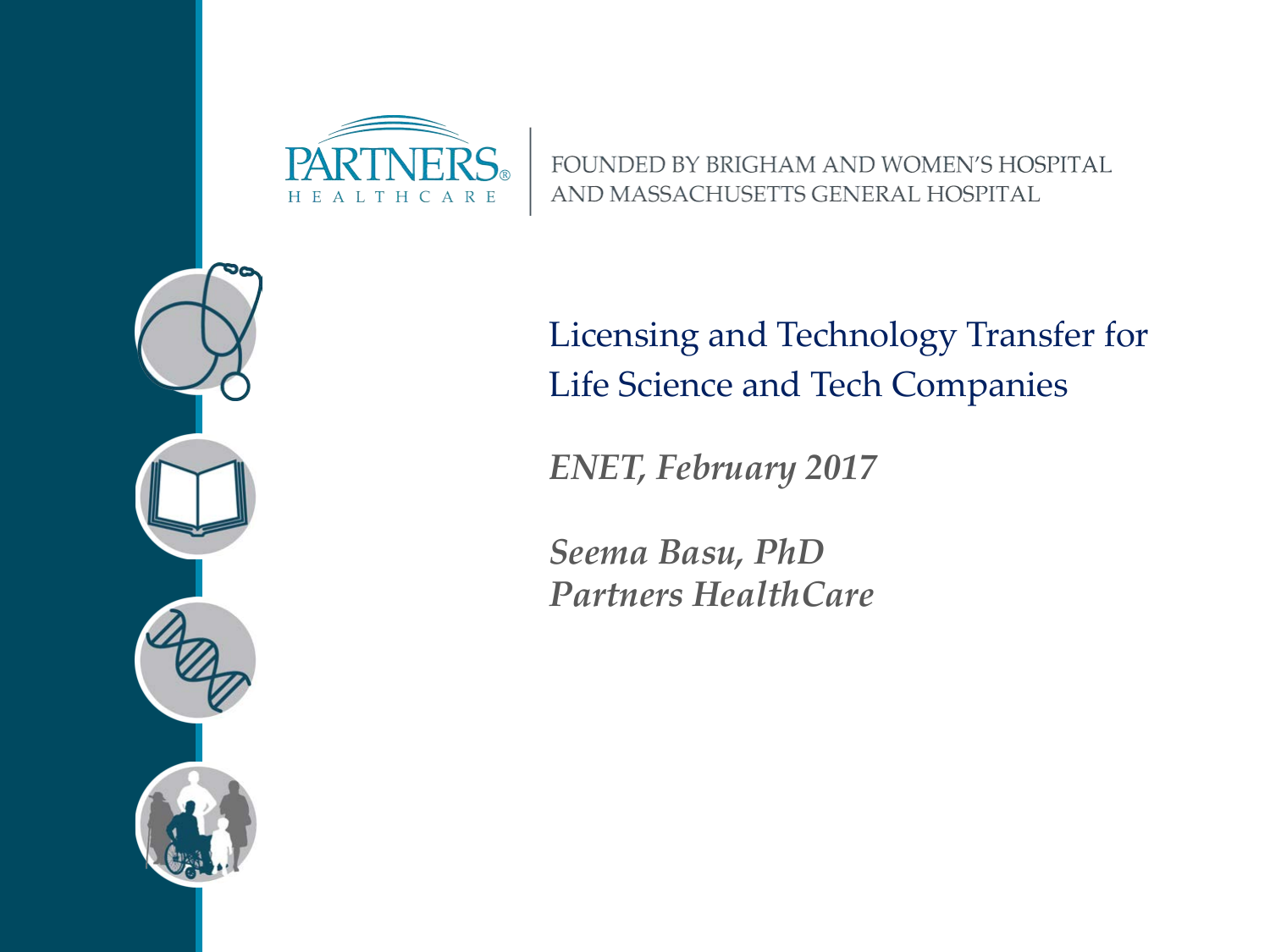#### **Partners in Numbers**



 $\mathbf{u}$ 

 $\alpha$ 





active principal investigators



research revenue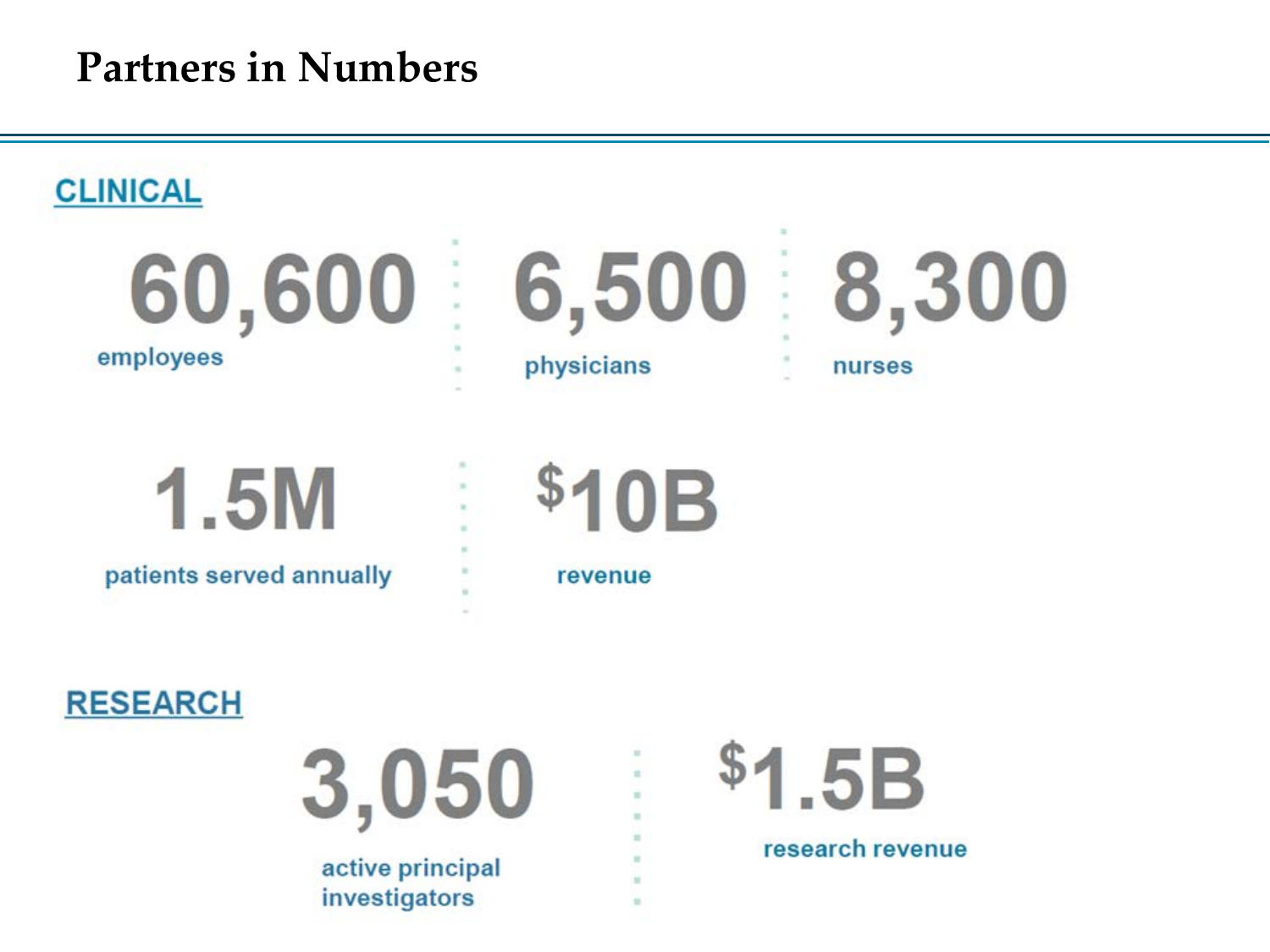### **Innovation in Numbers (FY14)**

| <b>Inventions</b>                                                |         |
|------------------------------------------------------------------|---------|
| <b>Disclosures Received</b>                                      | $550+$  |
| <b>Licensing Activity</b>                                        |         |
| Exclusive & Non-Exclusive licenses, Options                      | 184     |
| Start-ups                                                        | 12      |
| <b>Licensing Income</b>                                          |         |
| License, Option & Maintenance Fees,<br>Milestone Payments, Other | \$20.7M |
| Royalties                                                        | \$57.5M |
| <b>Research Support Activities</b>                               |         |
| <b>Sponsored Research Agreements</b>                             | 188     |
| <b>Sponsored Research Income</b>                                 | \$66.5M |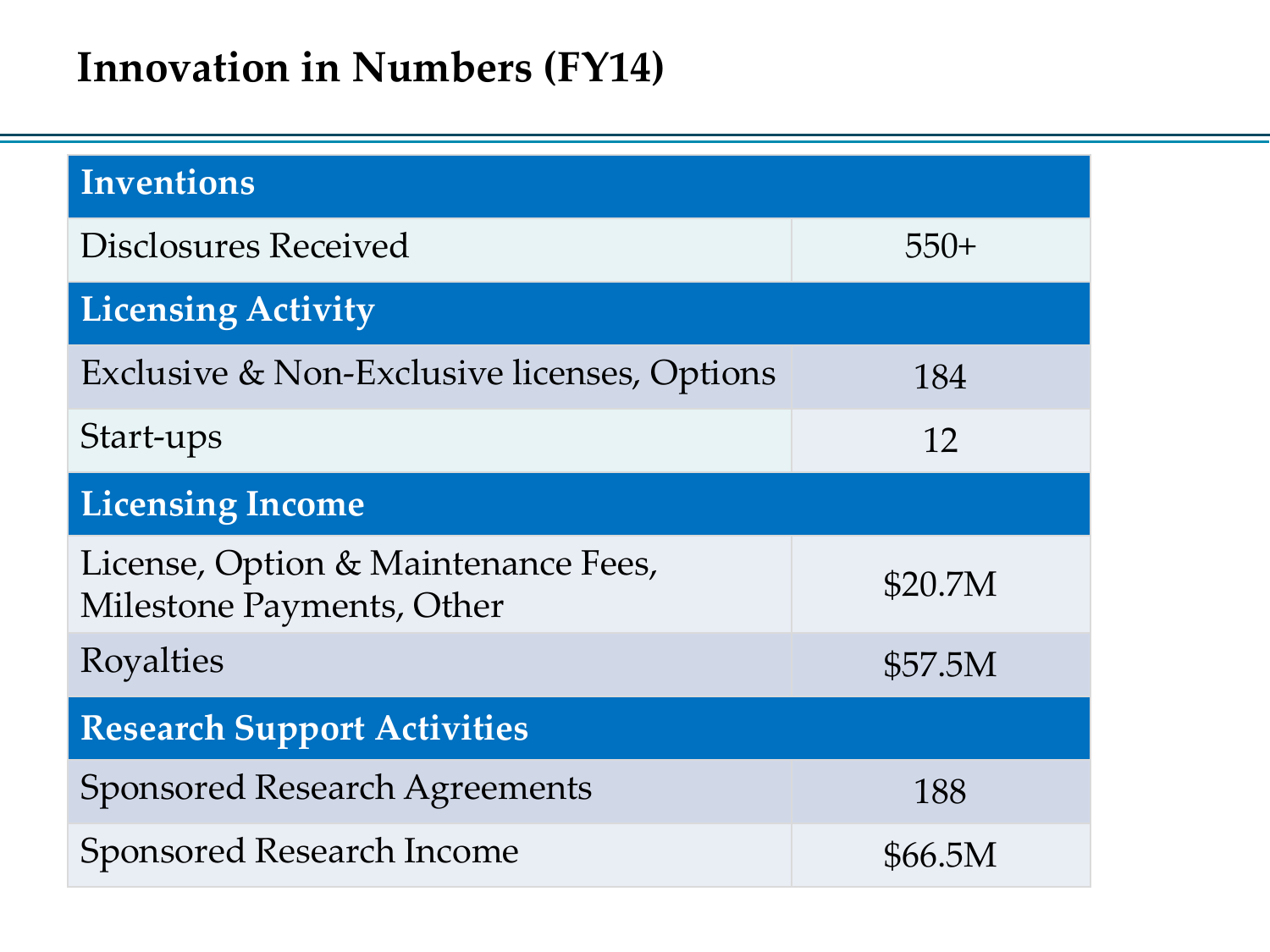### **Partners Startup Companies**

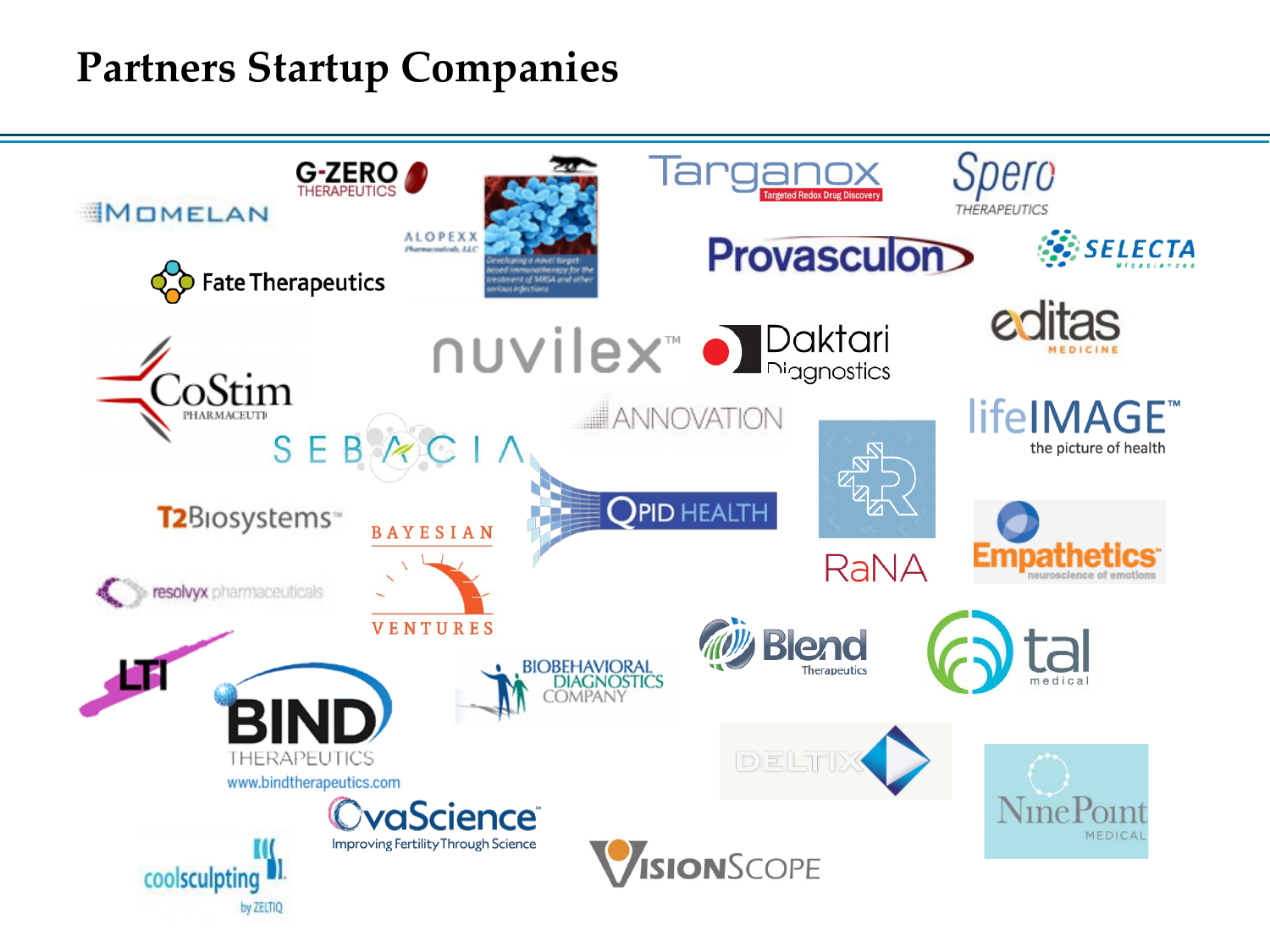# **Commercializing Academic Technology**

- Academic institutions do not make products
- Must partner with a company to take technology + invest additional resources to create product
- Time & Cost depends on the nature of product:
	- A therapeutic has the longest timeline, 15 20 years and >\$1b
	- A device is intermediate, 5 10 years and \$10 \$30M
	- A diagnostic is the quickest,  $1 5$  years and  $\leq 1M $30M$ (depending on the form of the diagnostic)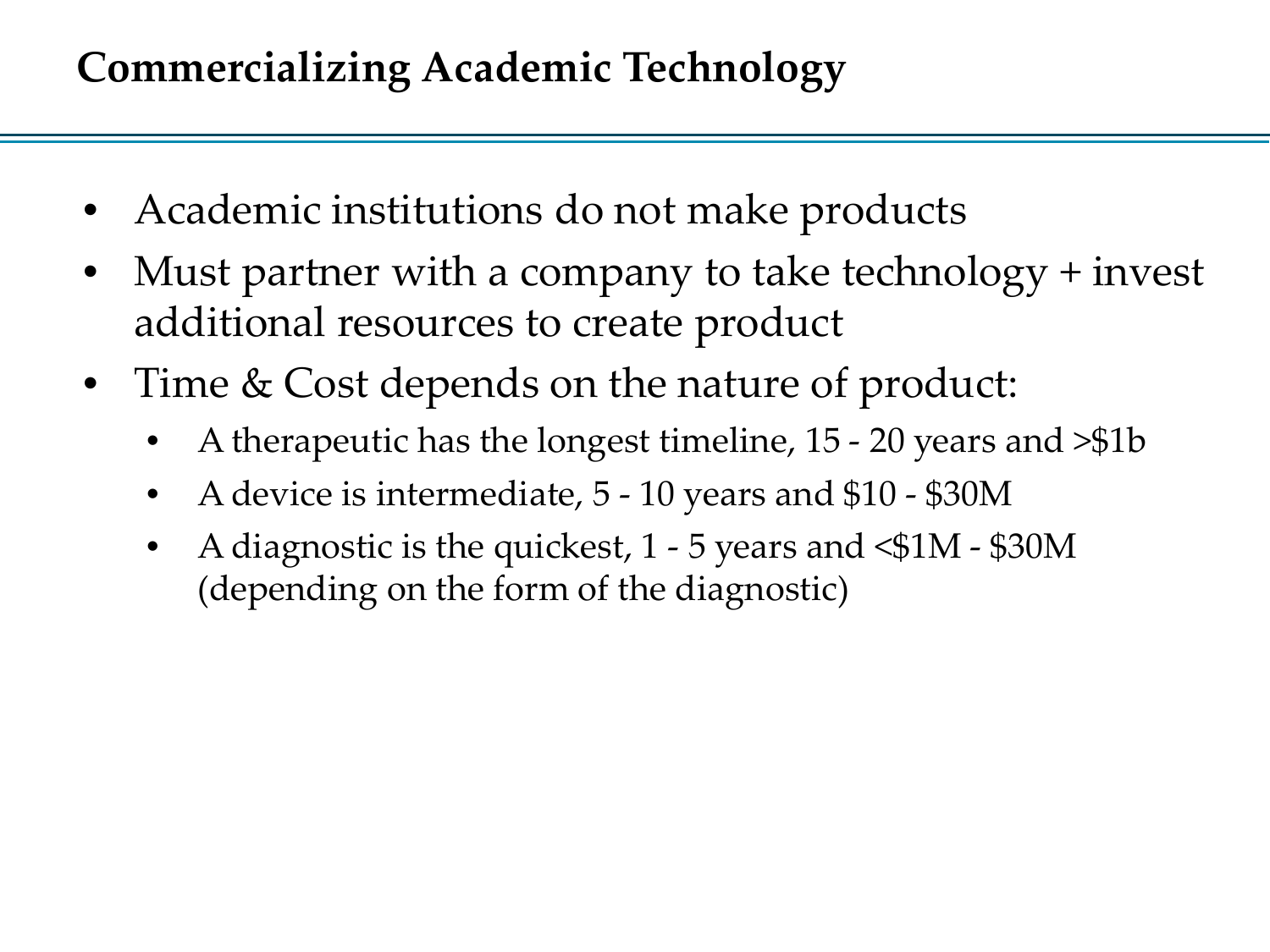## **The Bayh-Dole Act**

- Took effect in 1980
	- o Enabled academic technology transfer and commercialization.
- Allows academic research institution to
	- o elect title to the invention funded by the US Federal Government
	- o grant licenses (including exclusive licenses)
	- o charge financial terms including royalties
- Must share financial returns with inventors. And institutional share must be used only for research and education.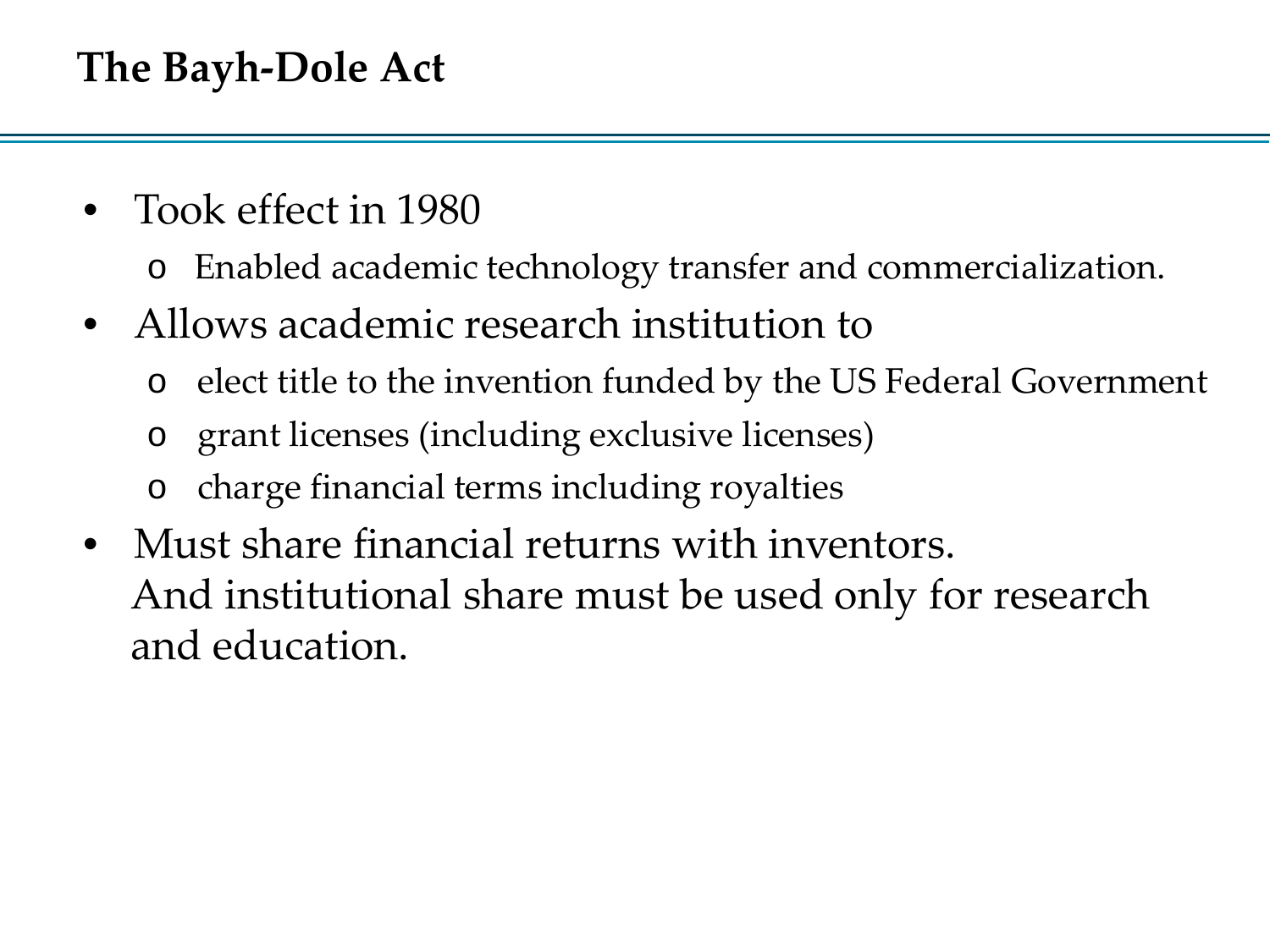### **Our Mission**

To facilitate the development of new products based on academic inventions so as to *improve patient care and impact the public good*.

# **Idea to Invention to Product**

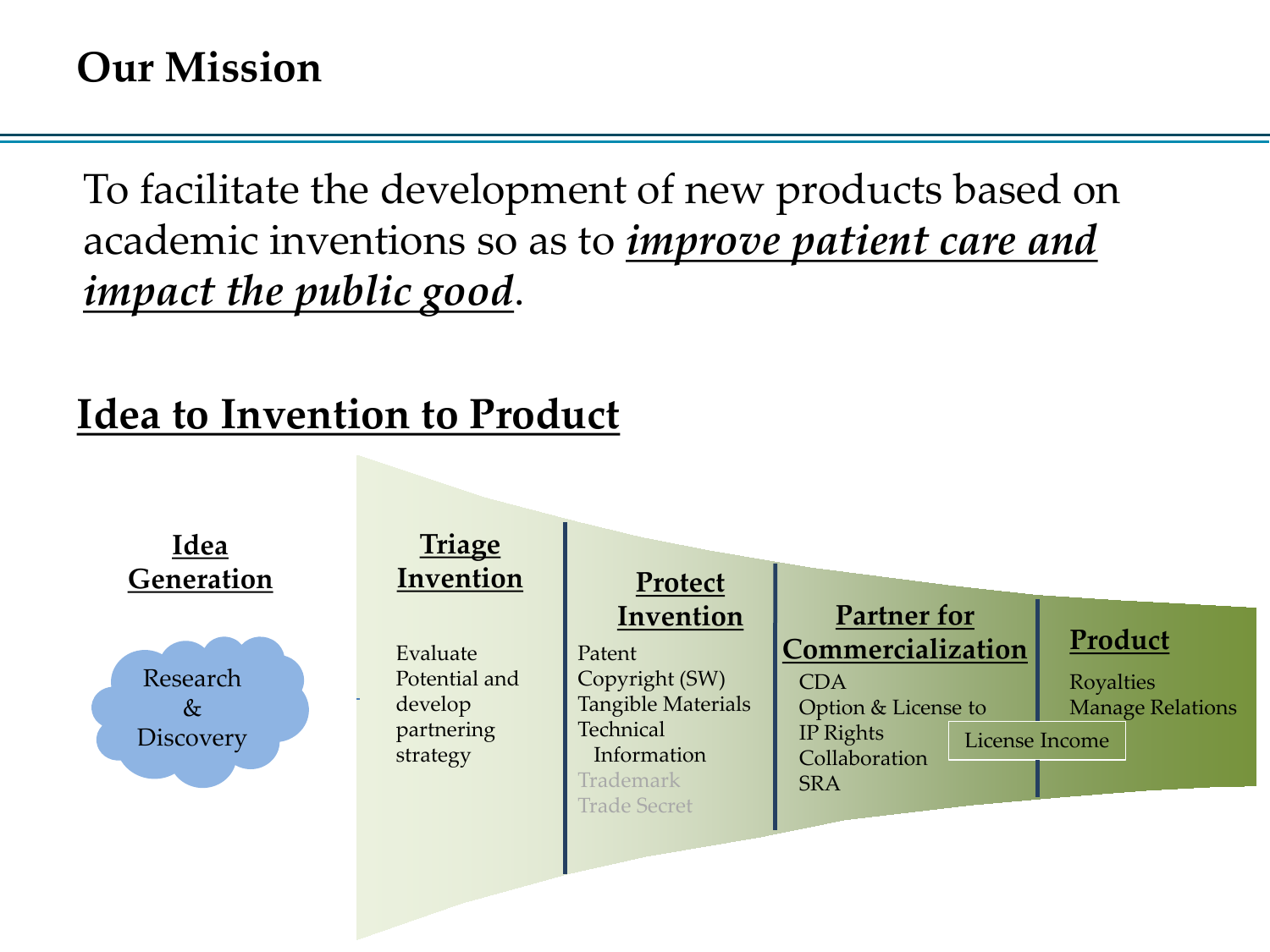#### **Patent Timeline**

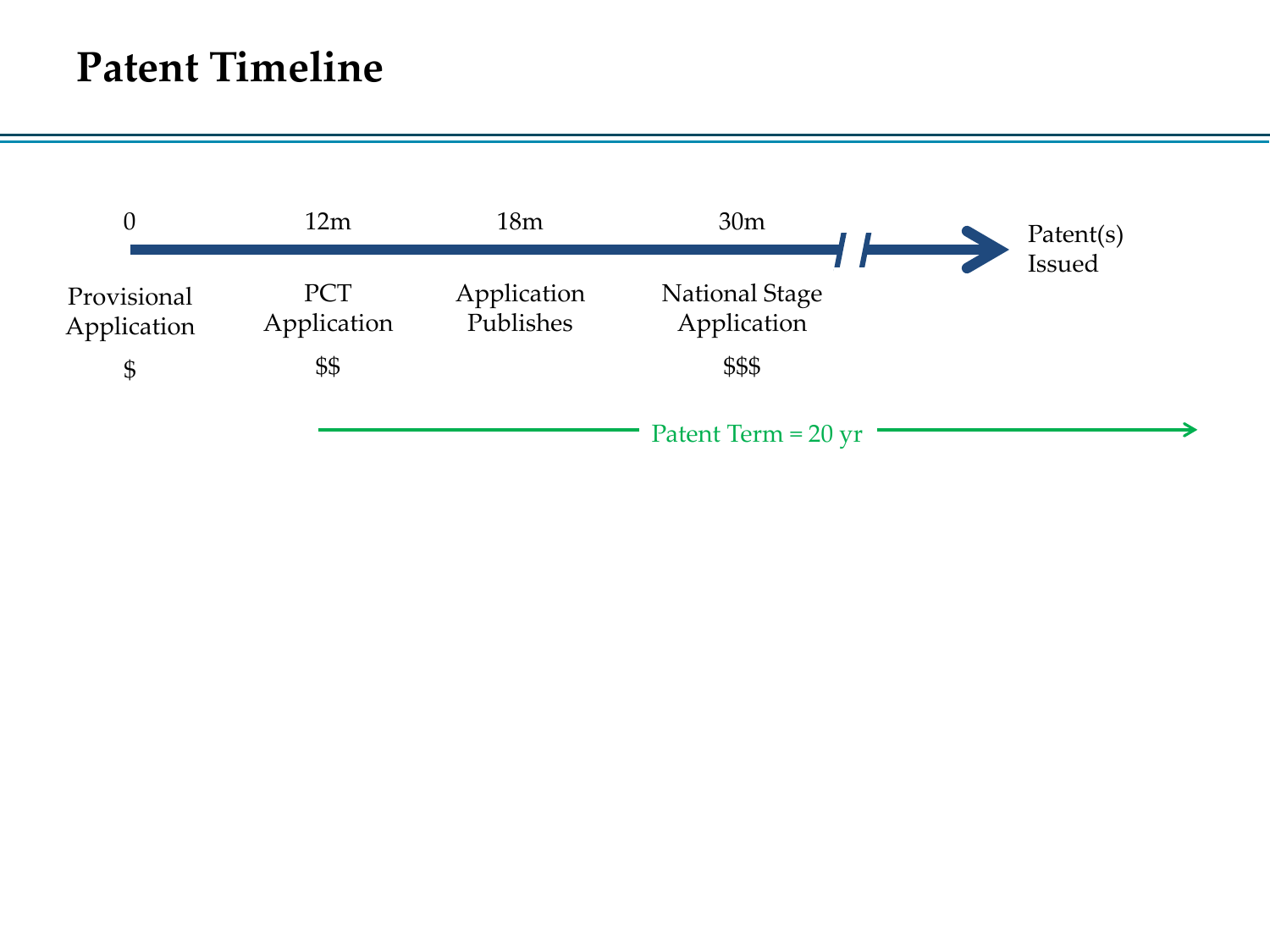# **Option Agreement**

- Precedes a License Agreement
- Mechanism to preserve business opportunity while developing business plan / due diligence / fund raising…
- Typical terms include:
	- o Limited Term
	- o An upfront option fee
	- o Optionee pays ongoing patent costs
	- o Diligence terms: raise capital, develop acceptable business plan, recruit management team & scientific advisory board, etc.
	- o May or may not include a pre negotiated term sheet for license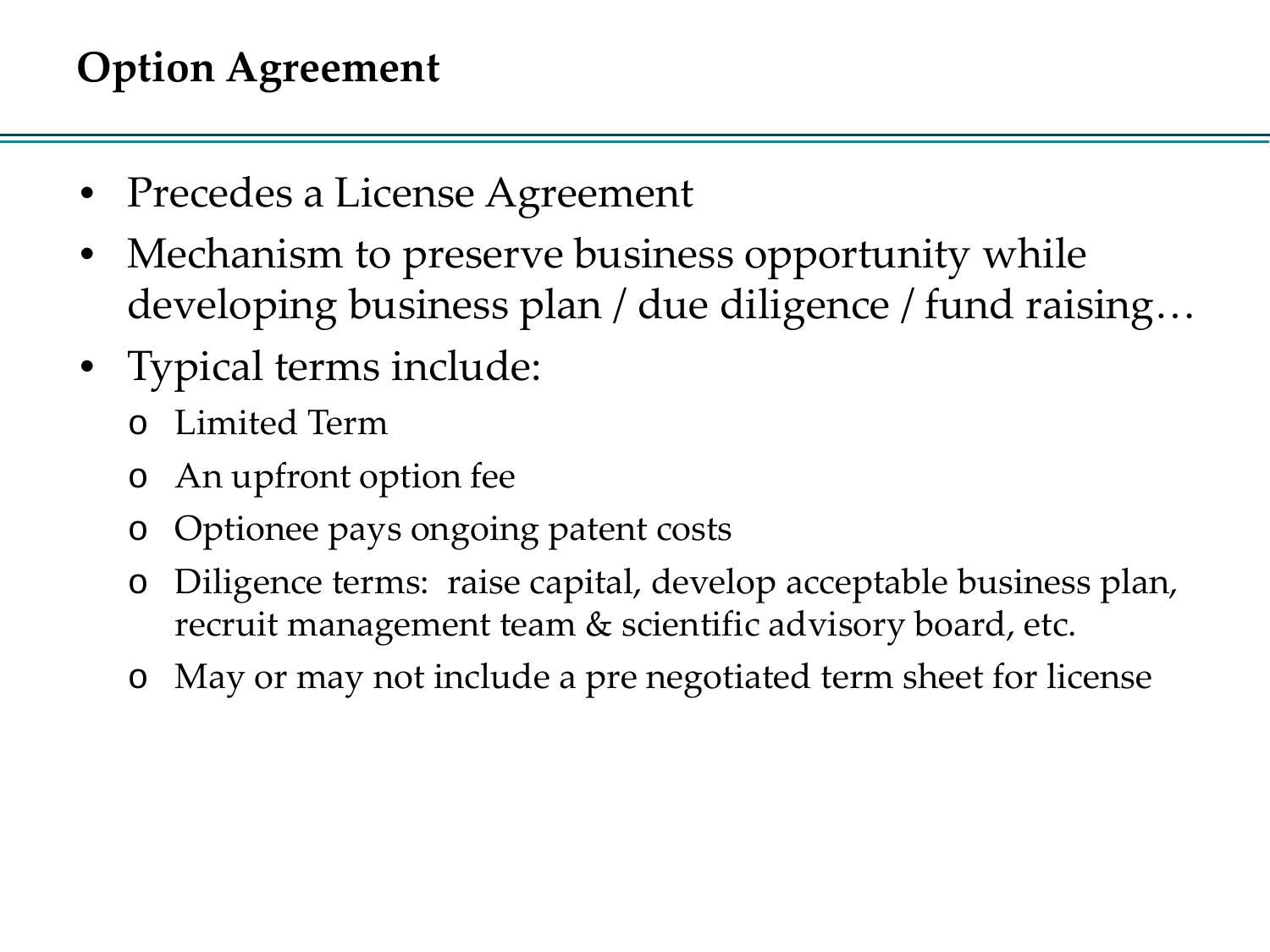### **Key License Terms**

- 1. Scope of Rights
- 2. Retained Rights, Requirements
- 3. Financial Terms
- 4. Non-Financial Terms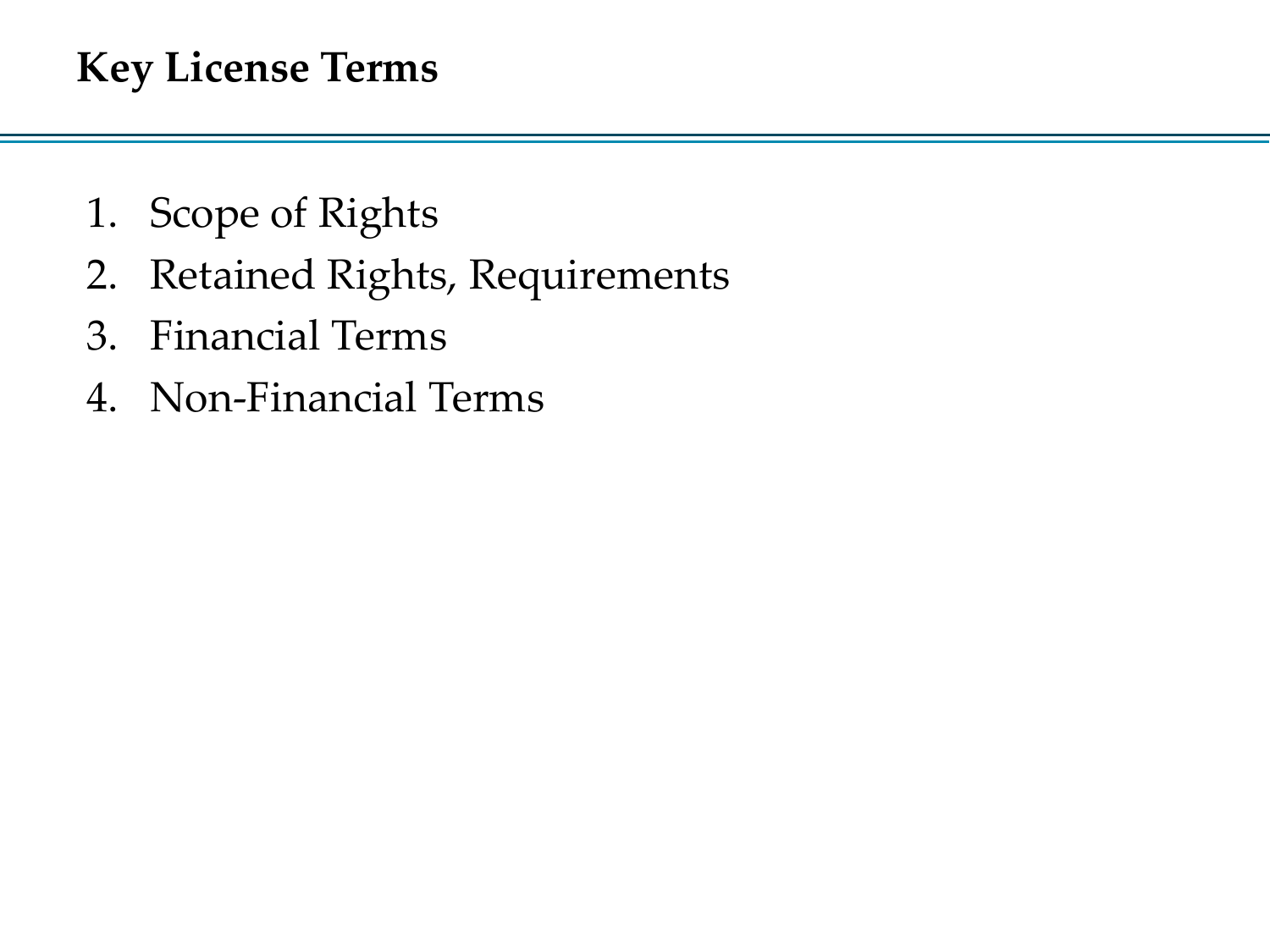## **Scope of the License**

IP to be Licensed:

Patent(s) or Patent Application (s); and/or Technological Information; and/or Copyright(s) and/or Tangible Materials (s)

Scope:

Exclusive or Non-Exclusive Limited Exclusivity: Field / Time / Territory

Field of Use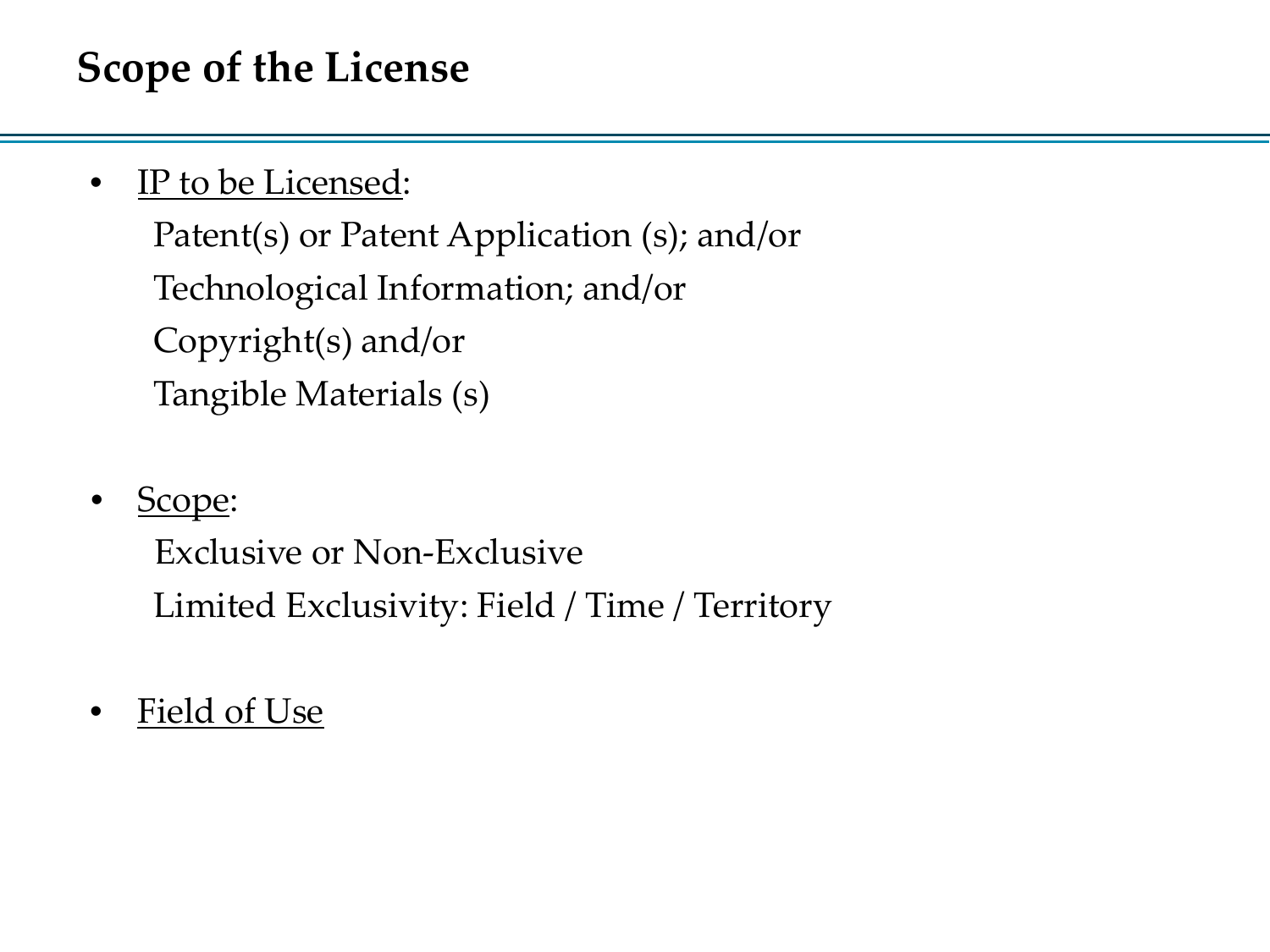Even for Exclusive Licenses:

- a) right to the subject matter is retained for use by all academic institutions.
- b) for patents supported by federal funding, the Government
	- retains a royalty-free non-exclusive license
	- requires that Products used or sold in the United States shall be manufactured substantially in the United States

*Waivers from the government are obtainable*

- requires Licensee to 'diligently develop' the technology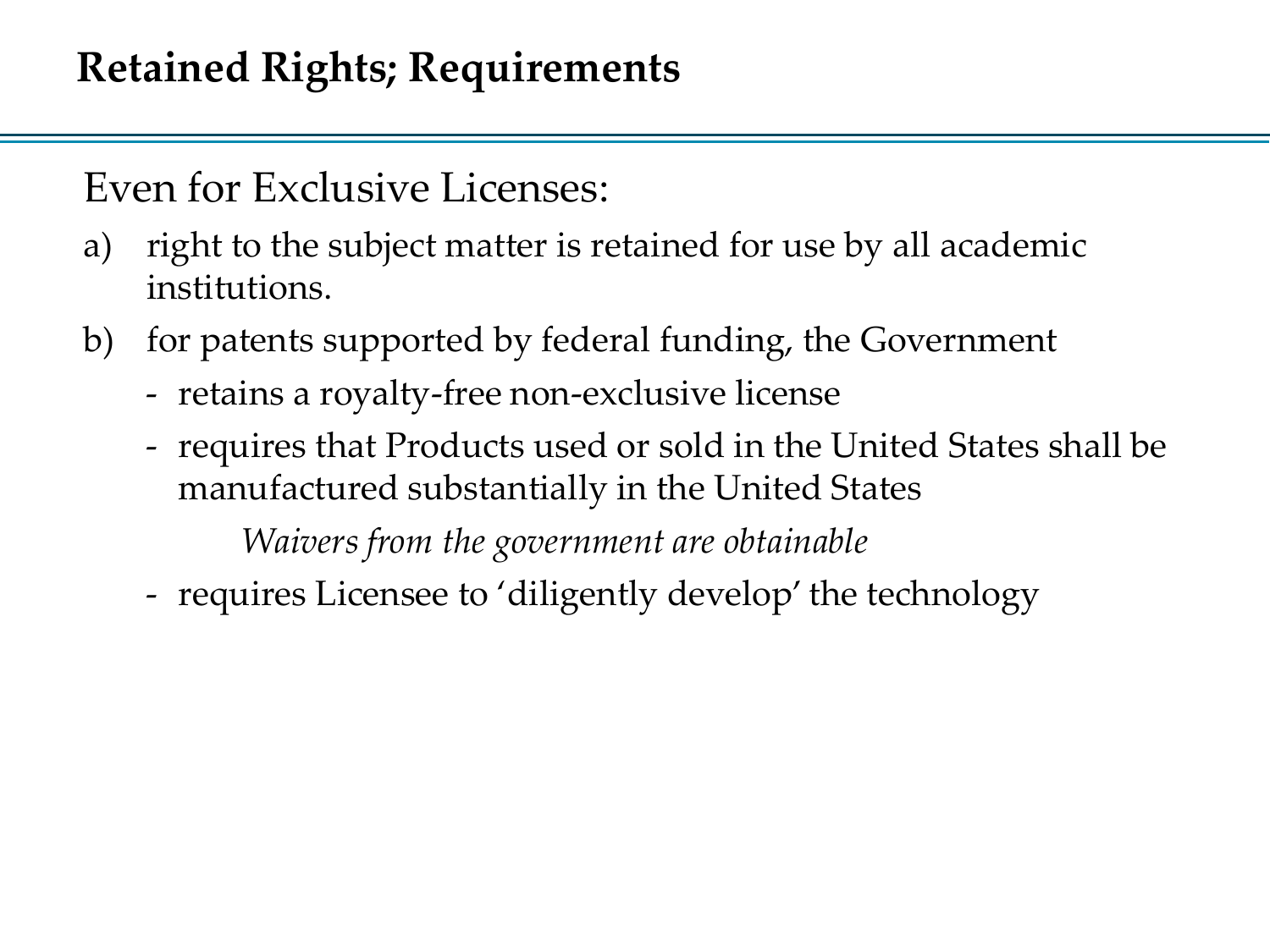## **Financial Terms**

Typical Terms may include:

- o Upfront cash fee and/or equity (common shares)
- o Reimbursement of past patent costs incurred
- Reimbursement of ongoing patent costs
- o Annual Fees (pre sales)and Minimum Annual Royalties (post sales)
- o Specific Milestone Achievement Payments
- o Change of Control Payment
- Portion of Sublicensing Fees/Revenue
- o Running Royalties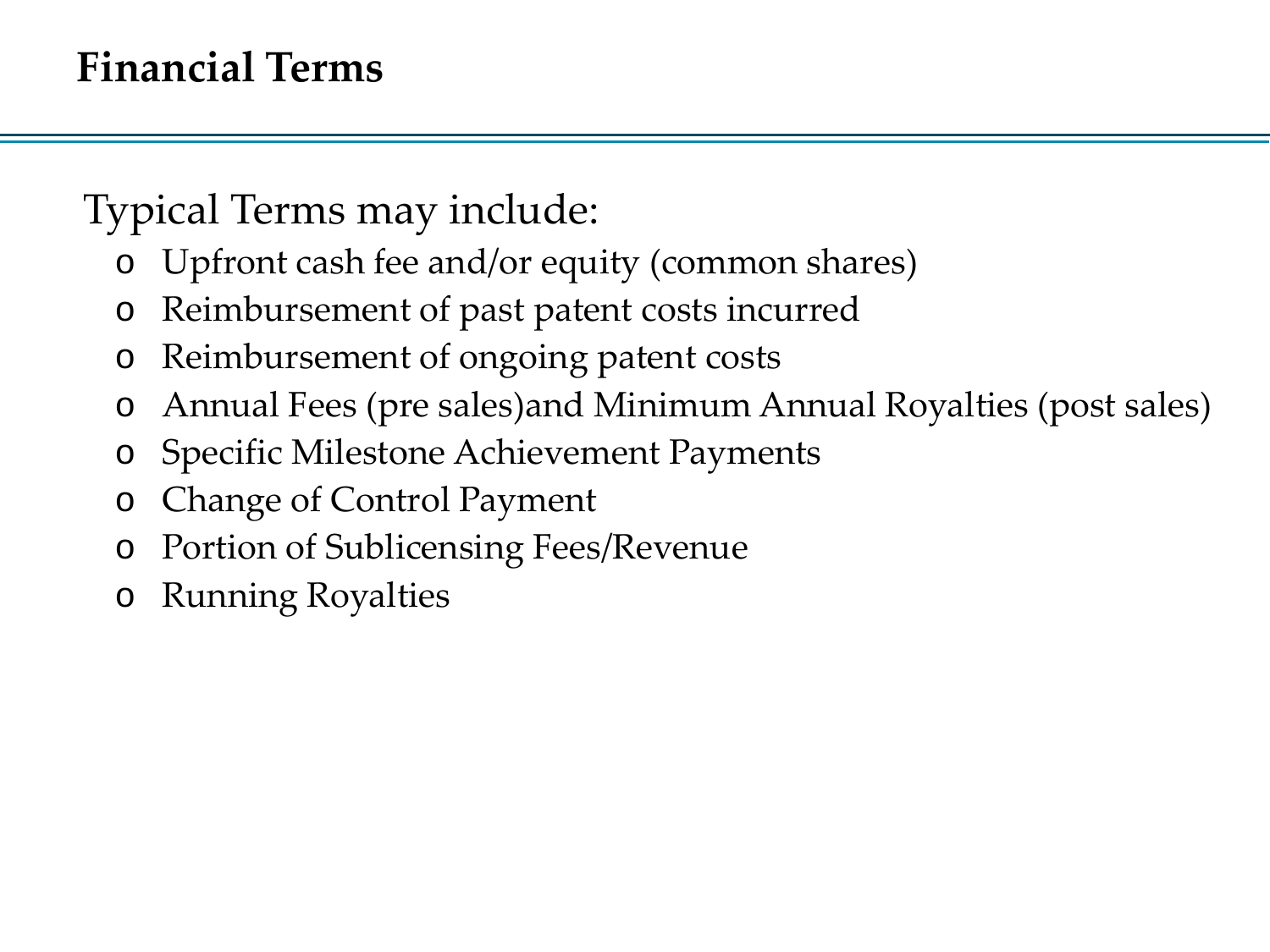## **Other Key Terms**

- o Reporting obligation and Auditing rights
- o Patent Infringement Process
- o Indemnification
- o Insurance
- o Term of License and Termination
- o Non Use of Name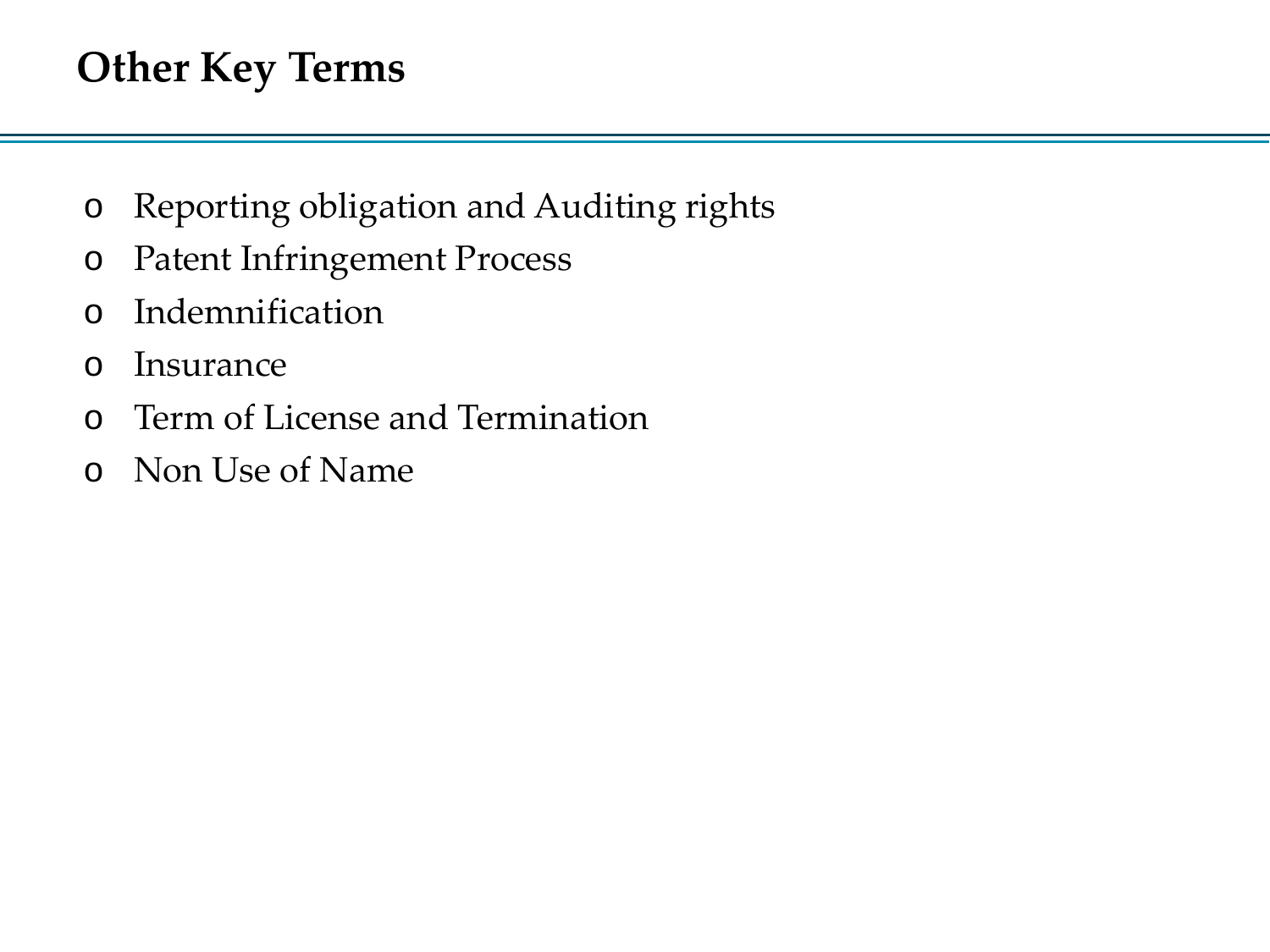### **Of Note**

#### **Institutional Resources:**

Institutional Funds maybe available to invest in spin outs PIF (Partners Investment Fund)

#### **Institutional Policies:**

o License terms may take into account Institutional COI (Conflict of Interest) Policies to avoid biases of perception of biases due to financial or relational interests.

Clinical Care - are patients' interests foremost?

Research - is the design, conduct and reporting of research objective? Education - is the audience receiving unbiased information?

o Investigators must follow Institutional Outside Activity Policies for personal Founder and Consulting Agreements

#### **Institutional Co-Owners:**

Typically academic institutions enter into a joint invention administration agreement allowing one institution to be the lead party with the agency to manage, administer and license to third parties their joint interests in jointly owned IP.